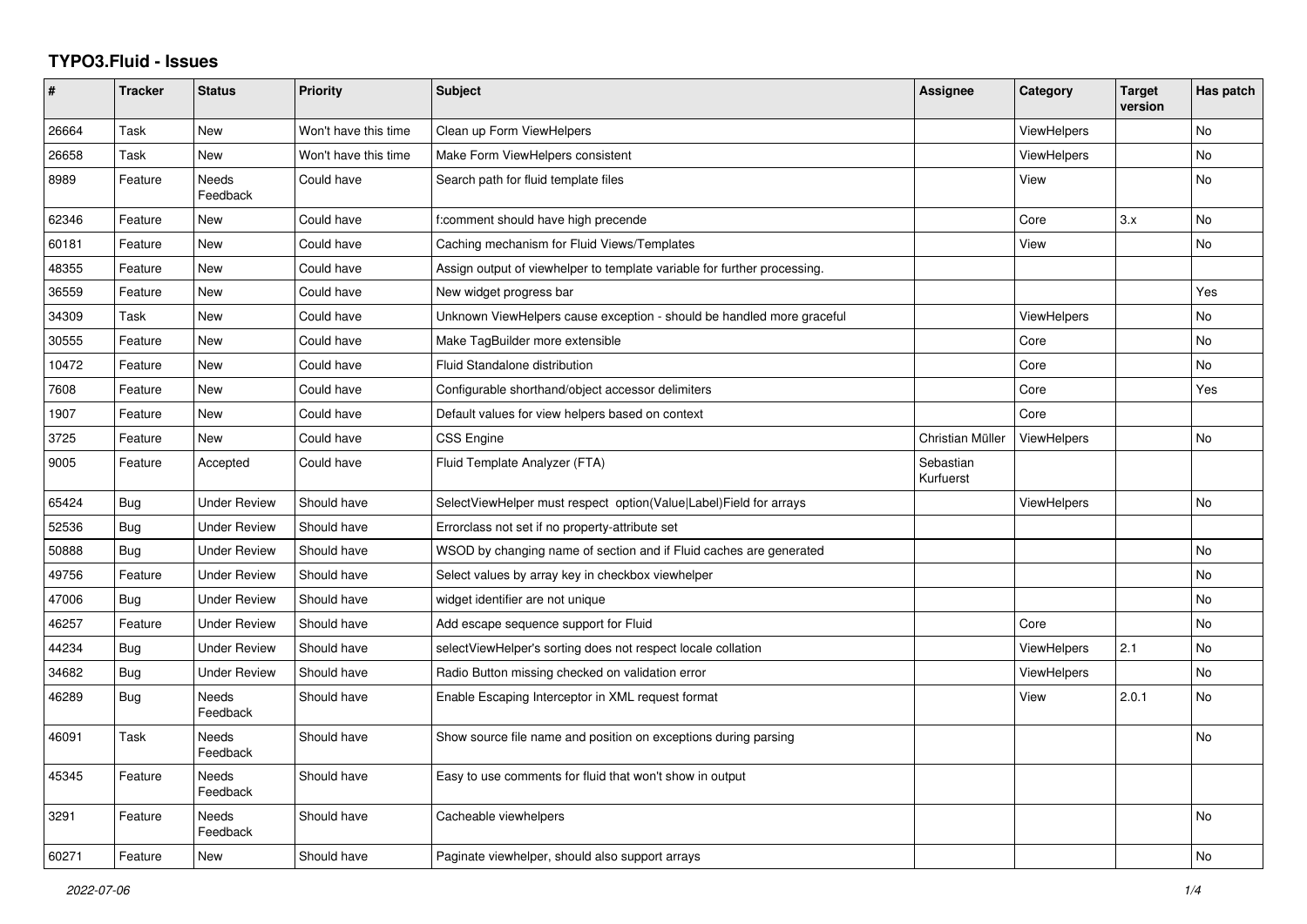| #     | <b>Tracker</b> | <b>Status</b> | <b>Priority</b> | <b>Subject</b>                                                                                              | <b>Assignee</b> | Category    | <b>Target</b><br>version | Has patch |
|-------|----------------|---------------|-----------------|-------------------------------------------------------------------------------------------------------------|-----------------|-------------|--------------------------|-----------|
| 60003 | Feature        | New           | Should have     | Add required-Attribute to f:form.password                                                                   |                 | ViewHelpers |                          | <b>No</b> |
| 58983 | Bug            | New           | Should have     | format.date does not respect linebreaks and throws exception                                                |                 |             |                          | No        |
| 58921 | Bug            | New           | Should have     | f:form.* VHs crash if NOT inside f:form but followed by f:form                                              |                 |             |                          | No        |
| 56237 | Task           | New           | Should have     | in-line (Condition) ViewHelpers should not evaluate on parsing                                              |                 |             |                          | No        |
| 54284 | Bug            | New           | Should have     | Default Option for Switch/Case VH                                                                           |                 | ViewHelpers |                          | No        |
| 52591 | Bug            | New           | Should have     | The Pagination Widget broken for joined objects                                                             |                 |             |                          | No        |
| 52419 | Bug            | New           | Should have     | Wrong PHPDocs notation for default value inline f:translate viewhelper                                      |                 |             | 2.0                      | No        |
| 51277 | Feature        | New           | Should have     | ViewHelper context should be aware of actual file occurrence                                                |                 |             |                          | No        |
| 49600 | Bug            | New           | Should have     | f:form tag shown as a HTML on frontend                                                                      |                 | ViewHelpers |                          | <b>No</b> |
| 47669 | Task           | New           | Should have     | FormViewHelper does not define the default request method                                                   |                 |             |                          | No        |
| 46545 | Feature        | New           | Should have     | Better support for arrays in options of SelectViewHelper                                                    |                 |             |                          | No        |
| 45394 | Task           | New           | Should have     | Forwardport Unit test for standalone view                                                                   |                 | View        |                          | No        |
| 45153 | Feature        | New           | Should have     | f:be.menus.actionMenuItem - Detection of the current select option is insufficient                          |                 |             |                          | No        |
| 43072 | Task           | New           | Should have     | Remove TOKENS for adding templates fallback in Backporter                                                   |                 | View        |                          | No        |
| 43071 | Task           | New           | Should have     | Remove TOKENS for adding fallback teplates in B                                                             |                 |             |                          | No        |
| 42743 | Task           | New           | Should have     | Remove inline style for hidden form fields                                                                  |                 |             |                          | No        |
| 42397 | Feature        | New           | Should have     | Missing viewhelper for general links                                                                        |                 |             |                          | No        |
| 40081 | Feature        | New           | Should have     | Allow assigned variables as keys in arrays                                                                  |                 |             |                          | No        |
| 39990 | Bug            | New           | Should have     | Same form twice in one template: hidden fields for empty values are only rendered<br>once                   |                 | Core        |                          | No        |
| 39936 | Feature        | New           | Should have     | registerTagAttribute should handle default values                                                           |                 | ViewHelpers |                          | No        |
| 38130 | Feature        | New           | Should have     | Checkboxes and multiple select fields should have an assignable default value                               |                 |             |                          | <b>No</b> |
| 37619 | Bug            | New           | Should have     | Fatal Error when using variable in name attribute of Section ViewHelper                                     |                 | ViewHelpers |                          | No        |
| 36655 | Bug            | New           | Should have     | <b>Pagination Links</b>                                                                                     |                 | Widgets     |                          | No        |
| 36410 | Feature        | New           | Should have     | Allow templates to send arguments back to layout                                                            |                 | ViewHelpers |                          | No        |
| 33215 | Feature        | New           | Should have     | RFC: Dynamic values in ObjectAccess paths                                                                   |                 |             |                          | No        |
| 32035 | Task           | New           | Should have     | Improve fluid error messages                                                                                |                 | Core        |                          | Yes       |
| 31955 | Feature        | New           | Should have     | f:uri.widget                                                                                                |                 | Widgets     |                          | No        |
| 30937 | Bug            | New           | Should have     | CropViewHelper stringToTruncate can't be supplied so it can't be easily extended                            |                 | ViewHelpers |                          | Yes       |
| 28554 | Bug            | New           | Should have     | (v4) implement feature flag to disable caching                                                              |                 |             |                          | No        |
| 28553 | Bug            | New           | Should have     | improve XHProf test setup                                                                                   |                 |             |                          | No        |
| 28552 | <b>Bug</b>     | New           | Should have     | (v5) write ViewHelper test for compiled run; adjust functional test to do two passes<br>(uncached & cached) |                 |             |                          | No        |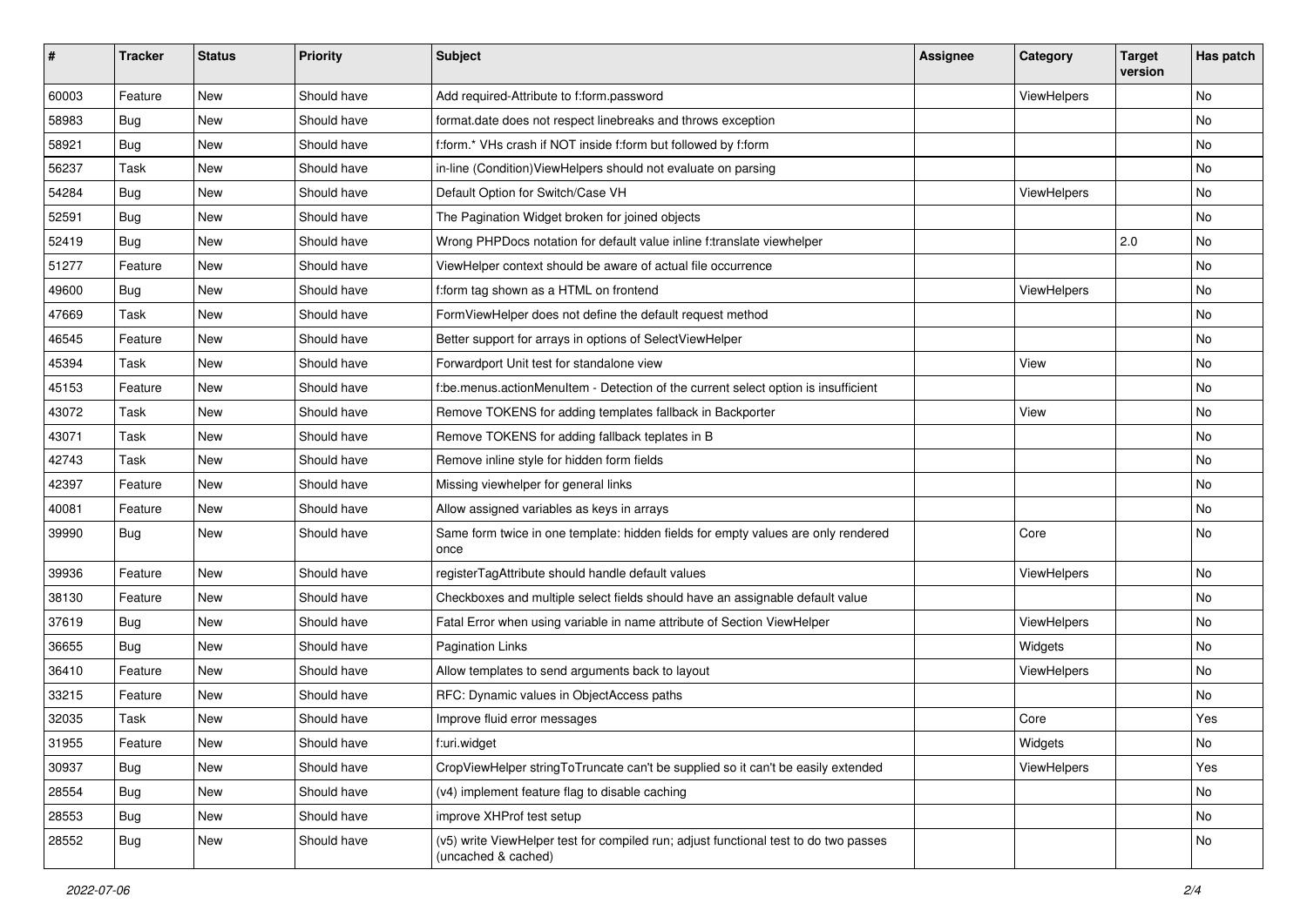| ∦     | <b>Tracker</b> | <b>Status</b>            | <b>Priority</b> | <b>Subject</b>                                                                                         | <b>Assignee</b>             | Category    | <b>Target</b><br>version | Has patch |
|-------|----------------|--------------------------|-----------------|--------------------------------------------------------------------------------------------------------|-----------------------------|-------------|--------------------------|-----------|
| 28550 | Bug            | New                      | Should have     | (v4) make widgets cacheable, i.e. not implement childnodeaccess interface                              |                             |             |                          | <b>No</b> |
| 28549 | Bug            | New                      | Should have     | make widgets cacheable, i.e. not implement childnodeaccess interface                                   |                             |             |                          | No        |
| 13045 | Bug            | New                      | Should have     | Entity decode of strings are different between if-conditions and output of variable                    |                             |             |                          |           |
| 10911 | Task           | New                      | Should have     | Tx_Fluid_ViewHelpers_Form_AbstractFormViewHelper->renderHiddenIdentityField<br>should be more reliable |                             | ViewHelpers |                          | No        |
| 9950  | Task           | New                      | Should have     | Binding to nested arrays impossible for form-elements                                                  |                             | ViewHelpers |                          |           |
| 9514  | Feature        | New                      | Should have     | Support explicit Array Arguments for ViewHelpers                                                       |                             |             |                          |           |
| 8648  | Bug            | New                      | Should have     | format.crop ViewHelper should support all features of the crop stdWrap function                        |                             | ViewHelpers |                          | No        |
| 4704  | Feature        | New                      | Should have     | Improve parsing exception messages                                                                     |                             | Core        |                          |           |
| 3481  | Bug            | New                      | Should have     | Use ViewHelperVariableContainer in PostParseFacet                                                      |                             | Core        |                          | No        |
| 54195 | Task           | New                      | Should have     | Rename and move FormViewHelper's errorClass value, currently 'f3-form-error'                           | Adrian Föder                | ViewHelpers |                          | No        |
| 53806 | Bug            | <b>Under Review</b>      | Should have     | Paginate widget maximumNumberOfLinks rendering wrong number of links                                   | <b>Bastian</b><br>Waidelich | Widgets     |                          | No        |
| 58862 | Bug            | <b>Needs</b><br>Feedback | Should have     | FormViewHelper doesn't accept NULL as value for \$arguments                                            | Bastian<br>Waidelich        | ViewHelpers |                          | Yes       |
| 55008 | Bug            | <b>Under Review</b>      | Should have     | Interceptors should be used in Partials                                                                | Christian Müller            |             |                          | No        |
| 37095 | Feature        | New                      | Should have     | It should be possible to set a different template on a Fluid TemplateView inside an<br>action          | Christopher<br>Hlubek       |             |                          | No        |
| 43346 | Feature        | <b>Under Review</b>      | Should have     | Allow property mapping configuration via template                                                      | Karsten<br>Dambekalns       | ViewHelpers | 2.1                      | No        |
| 8491  | Task           | <b>Needs</b><br>Feedback | Should have     | link.action and uri.action differ in absolute argument                                                 | Karsten<br>Dambekalns       | ViewHelpers |                          | No        |
| 36662 | Bug            | Needs<br>Feedback        | Should have     | Checked state isn't always correct when property is collection                                         | Kevin Ulrich<br>Moschallski | ViewHelpers | 1.1.1                    | <b>No</b> |
| 52640 | Feature        | <b>Under Review</b>      | Should have     | Create an UnlessViewHelper as opposite to the IfViewHelper                                             | Marc Neuhaus                |             |                          | No        |
| 40998 | Bug            | <b>Under Review</b>      | Should have     | Missing parent request namespaces in form field name prefix                                            | Sebastian<br>Kurfuerst      | ViewHelpers | 1.1.1                    | No        |
| 28551 | <b>Bug</b>     | Accepted                 | Should have     | (v4) backport VHTest                                                                                   | Sebastian<br>Kurfuerst      |             |                          | No        |
| 5933  | Feature        | Accepted                 | Should have     | Optional section rendering                                                                             | Sebastian<br>Kurfuerst      | ViewHelpers |                          | <b>No</b> |
| 12863 | Bug            | New                      | Should have     | Attributes of a viewhelper can't contain a '-'                                                         | Sebastian<br>Kurfuerst      | Core        |                          | No        |
| 33394 | Feature        | Needs<br>Feedback        | Should have     | Logical expression parser for BooleanNode                                                              | <b>Tobias Liebig</b>        | Core        |                          | No        |
| 5636  | Task           | <b>Under Review</b>      | Must have       | Form_RadioViewHelper and CheckBoxViewHelper miss check for existing object<br>before it is accessed.   |                             |             |                          | No        |